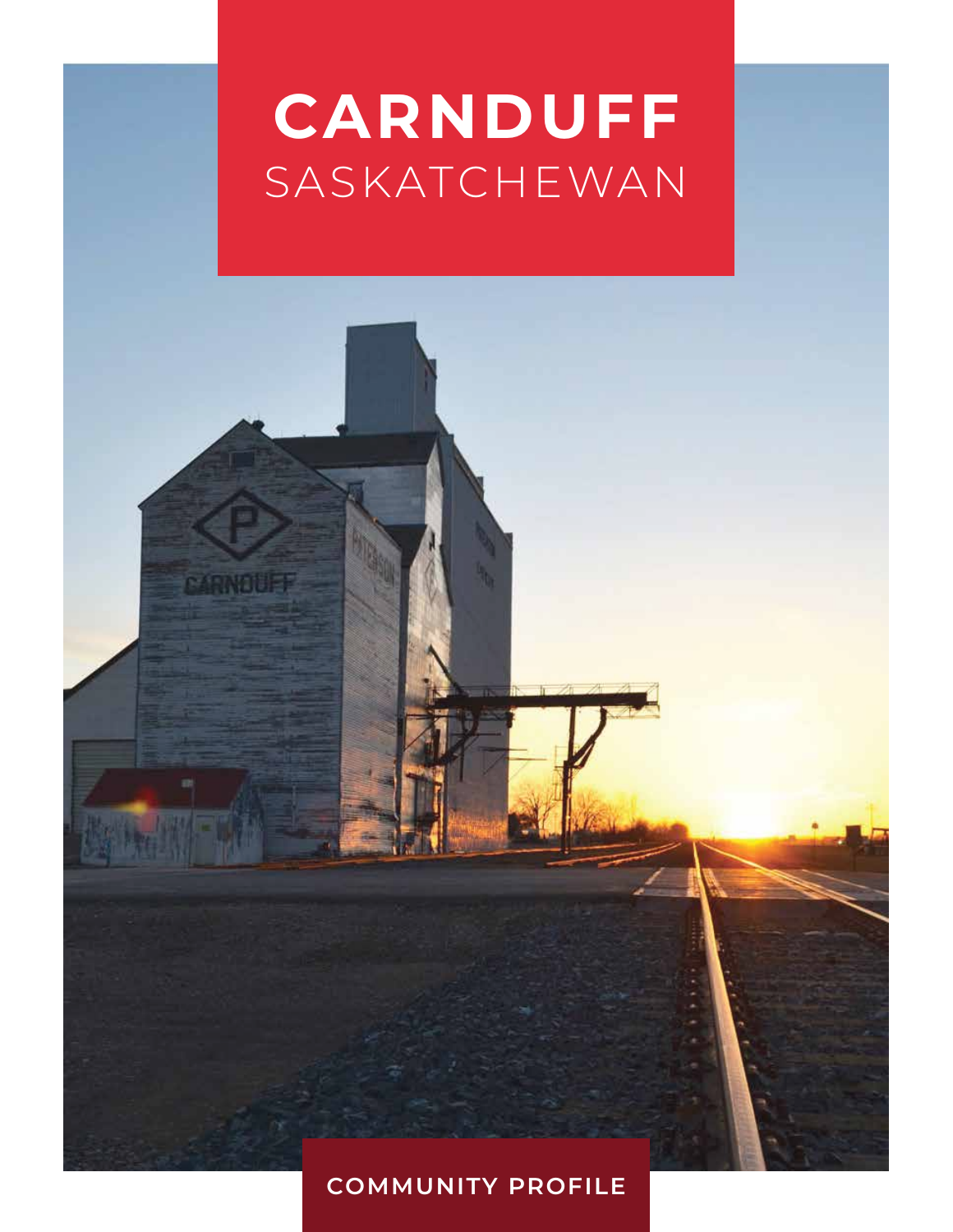## Table of Contents

- 1. Community Overview/Introduction
- 2. Population Overview
- 2.0 Key Industries
- 3. Mining, quarrying, and oil and gas extraction
- 4. Health Services
- 5. Construction

3.0 Business Environment 6. The Advantage 6. The Saskatchewan Advantage 6. Commercial Tax Abatements Property Tax (if applicable) 7. Municipal Leadership (if regional partnerships exist) 8. The Region 9. Education & Workforce Development 10. Utility Providers 11. Utility Providers

4.0 Transportation 11. Transportation 11. Regional Transportation Hubs

5.0 Life in Carnduff 12. Life in Carnduff 13. Life In Carnduff 14. Recreation 15. Recreation



**1**

**5**

**4**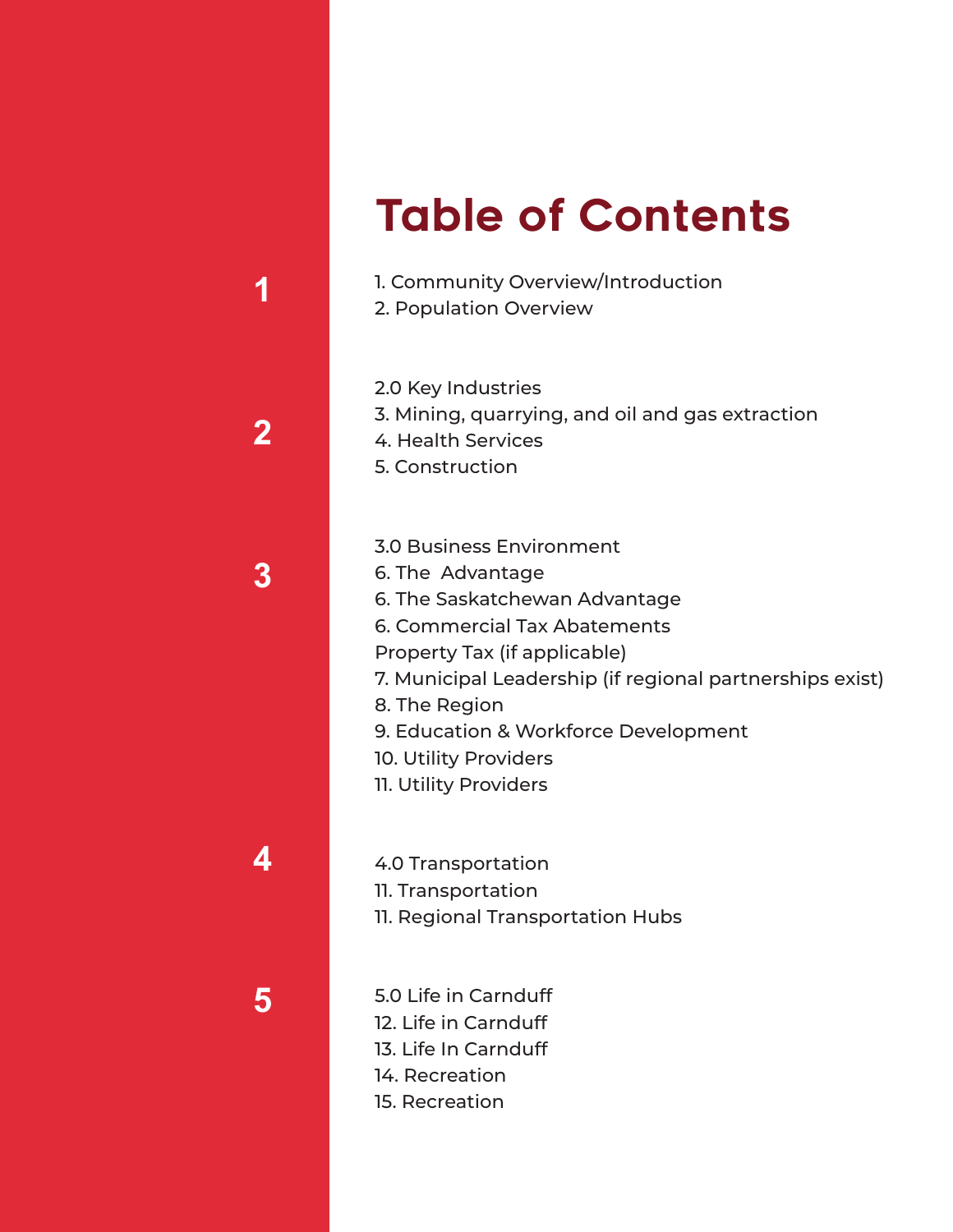### **COMMUNITY OVERVIEW**

Carnduff is a community of 1,100 people located in rural southeast Saskatchewan. The community is supported by a strong oil and gas sector and is surrounded by a strong agricultural industry.

Carnduff was incorporated in 1905. The early settlers moved the town site a few miles to the east from its original location in order to access the future rail line.

Since the early days, Carnduff has always strived to be a progressive community. Building on and improving what we have to offer. This is something that has held strong throughout the years and continues to be.



### **LOCATION**

Nestled in the far southeast corner of Saskatchewan, we are located at the junction of Highway 18 and 318.

The Rural Municipality of Mount Pleasant No. 2 is the rural land surrounding our community.

### **DISTANCE TO MAJOR CENTRES**

| <b>Brandon, MB</b>      | <b>203 km</b> |
|-------------------------|---------------|
| Regina, SK              | <b>282 km</b> |
| Minot, ND, USA          | 141 km        |
| <b>Bismark, ND, USA</b> | <b>317 km</b> |
| <b>Winnipeg, MB</b>     | 409 km        |
| Saskatoon, SK           | $542$ km      |
| <b>Calgary, AB</b>      | 1014 km       |

**30 km west of the Manitoba border 32 km north of the U.S.A. border**

### **TIME ZONE**

Saskatchewan uses Central Standard Time Zone (UTSC-06:00) year-round.

There is no adjustment made for daylight savings time.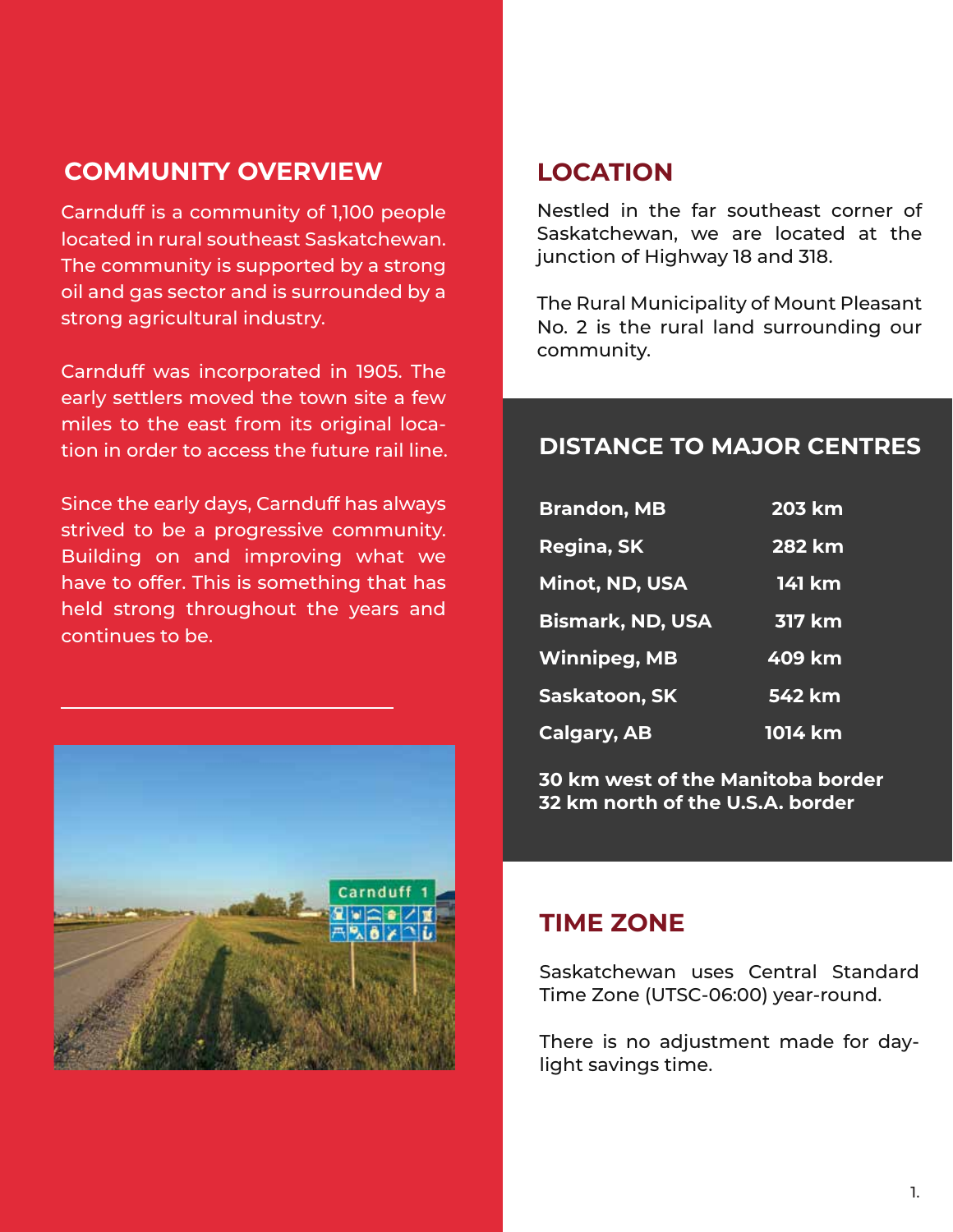### **POPULATION OVERVIEW**

Province of Saskatchewan

The population of Saskatchewan is approximately 1.18 million.

The capital city, Regina has a population of approximately 236,481 (Statistics Canada, 2016).

**2016 Community Population:** 1099 **2016 RM of Mount Pleasant No. 2 Population:** 414



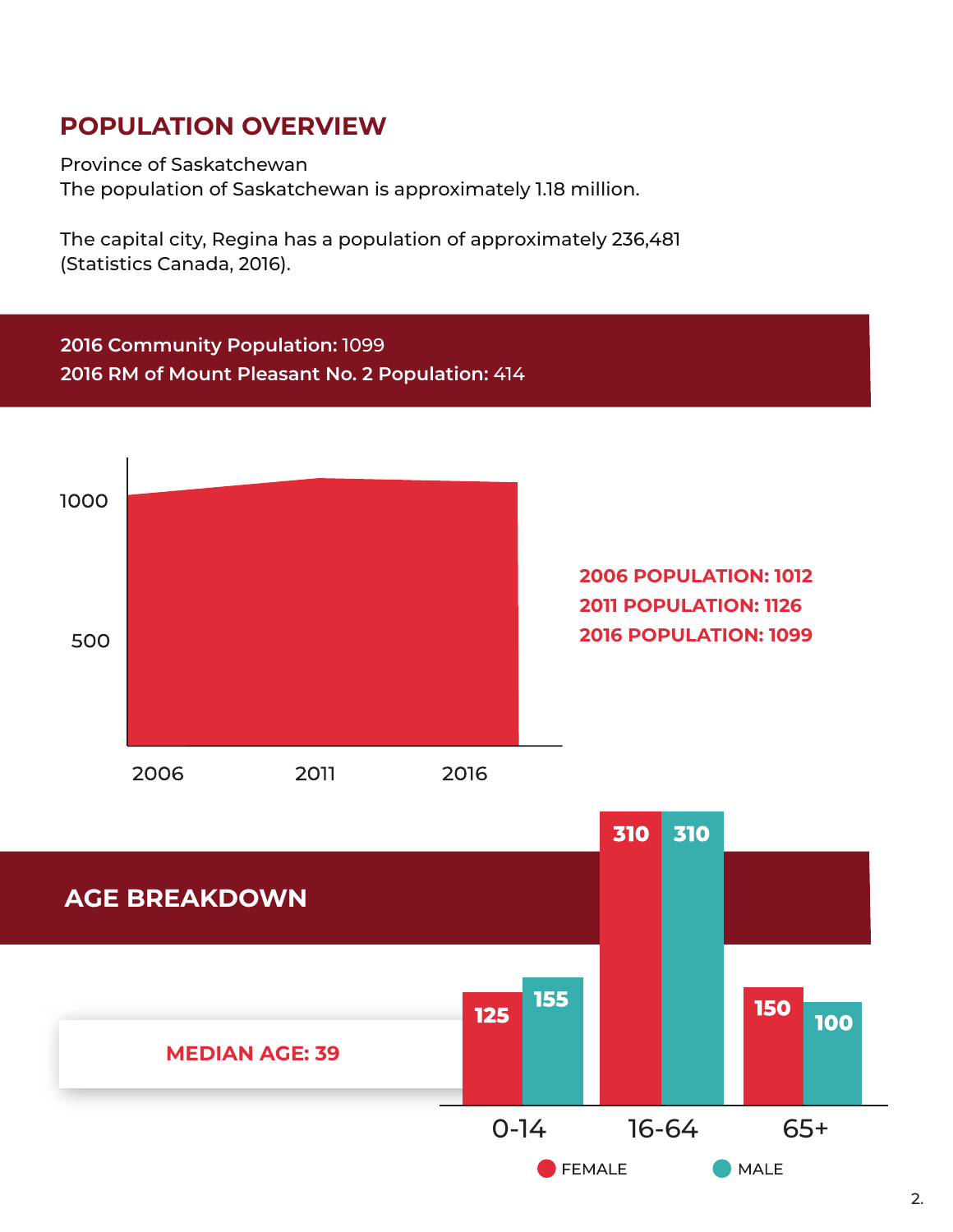### **KEY INDUSTRIES**

#### **Mining, quarrying, and oil and gas extraction**

The energy sector, driven by oil and gas in our community, is an integral part of our business community and a main economic driver.

Our community is home to a number of oil and gas companies including many service and maintenance businesses. The industry, which is a major employer in the community, offers diverse employment opportunities due to a variety of established businesses including: trucking companies specializing in rig moving and supply hauling, service rig providers, environmental mud checking companies, vac and water truck services, welding companies, chemical companies, lease building and gravelling companies just to name a few.

Our community also has a number of employees who are working remotely, for companies with head offices in major centres, such as battery operators and drilling rig employees.

#### **Business Success Story**

Fast Trucking Service has been a long-standing oil and gas industry business that we are fortunate to have call Carnduff home. Located on the outer west edge of Carnduff, Fast Trucking started as a small business in 1957 by Tony Day.

Tony married his wife Vi in 1960 and together, along with their four children, have grown Fast Trucking Service from a one water truck operation in 1957 to a significant player in the Saskatchewan and Manitoba oil and gas sector. Fast Trucking along with other companies which have been born out of the business including Day Construction and General Well Servicing, have become major employers to the community and southeast Saskatchewan.

Not only is Fast Trucking a large economic contributor, they are great community supporters. They are always willing to help out when help is needed and remain an important part of our community.



Photo: Fast Trucking - Photo Credit Rachelle Apperley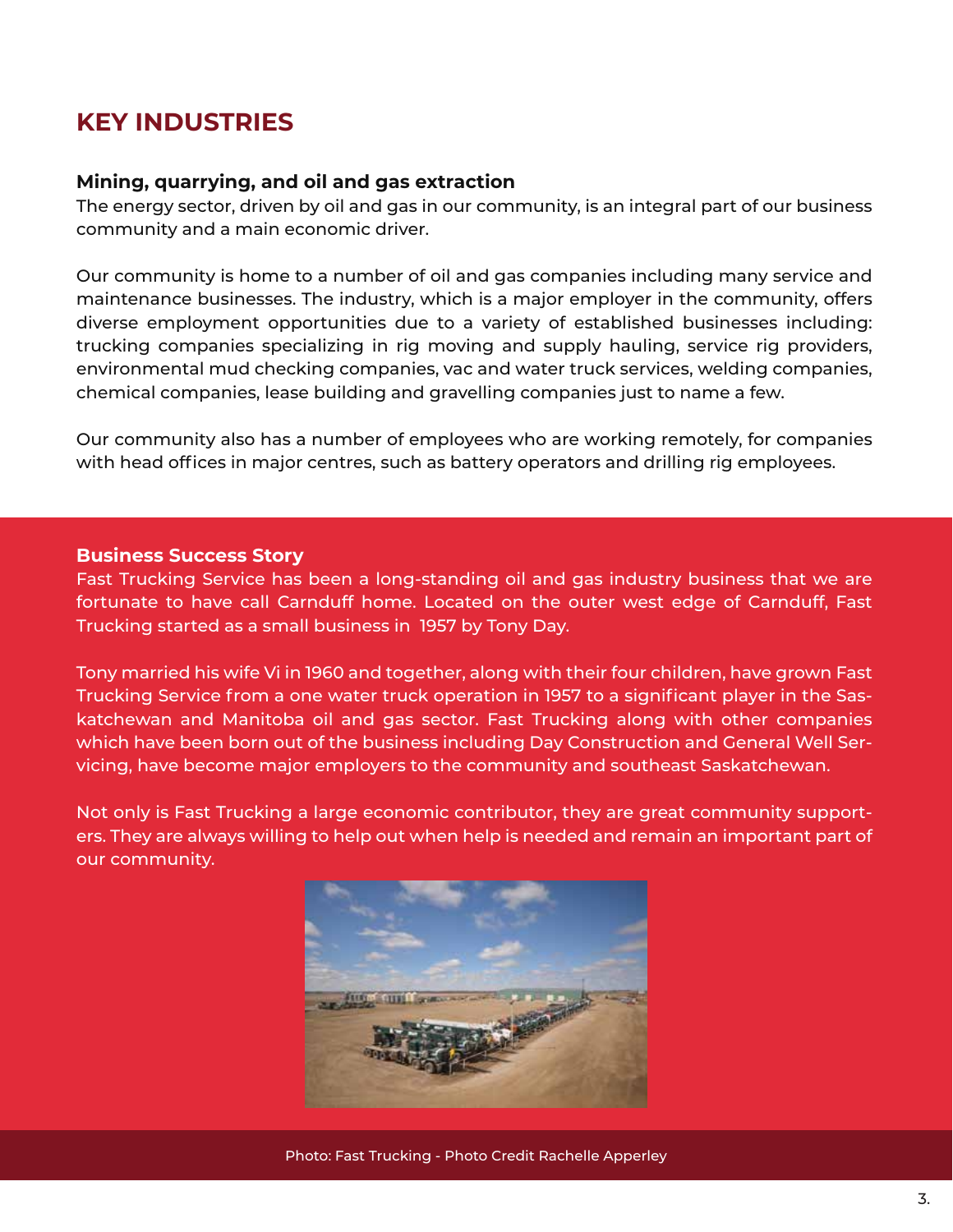### **KEY INDUSTRIES**

#### **Health Services**

Carnduff is home to Borderline Housing, a large employer in our community. The retirement home provides Level 1 through 4 care and includes 38 long term care beds, one respite/multipurpose bed, 19 assisted living suites and 28 Level 1 suites.

Through regional collaboration with surrounding municipalities, we are able to provide this service in conjunction with the Saskatchewan Health Authority. Attached to this facility is The Tony Day Family Medical Clinic. This clinic provides physician services, optometry services, chiropractic services, limited laboratory services and Public Health to the residents of Carnduff and surrounding area.

As a healthcare hub, we are also home to a number of health care businesses such as massage therapists and pharmacists.

#### **Business Success Story**

The Tony Day Family Medical Clinic is a joint partnership between the Town of Carnduff and R.M. of Mount Pleasant No. 2 that opened its doors in 2013.

The clinic is operated by the two municipalities as both councils understand the importance of having accessible health care to the residents of the community and surrounding areas. Physician services are provided three days per week through cooperation and partnership with the Southeast Medical Group which includes 11 member municipalities including 6 towns/villages and 5 rural municipalities.

In cooperation with the Saskatchewan Health Authority, laboratory services are offered on a rotating basis and the Public Health Office is located in the clinic.



Private health service providers in the clinic include **Southeast Eye Care** and **King Street Chiropractic Care.** The clinic is always looking to increase the available services working with private business.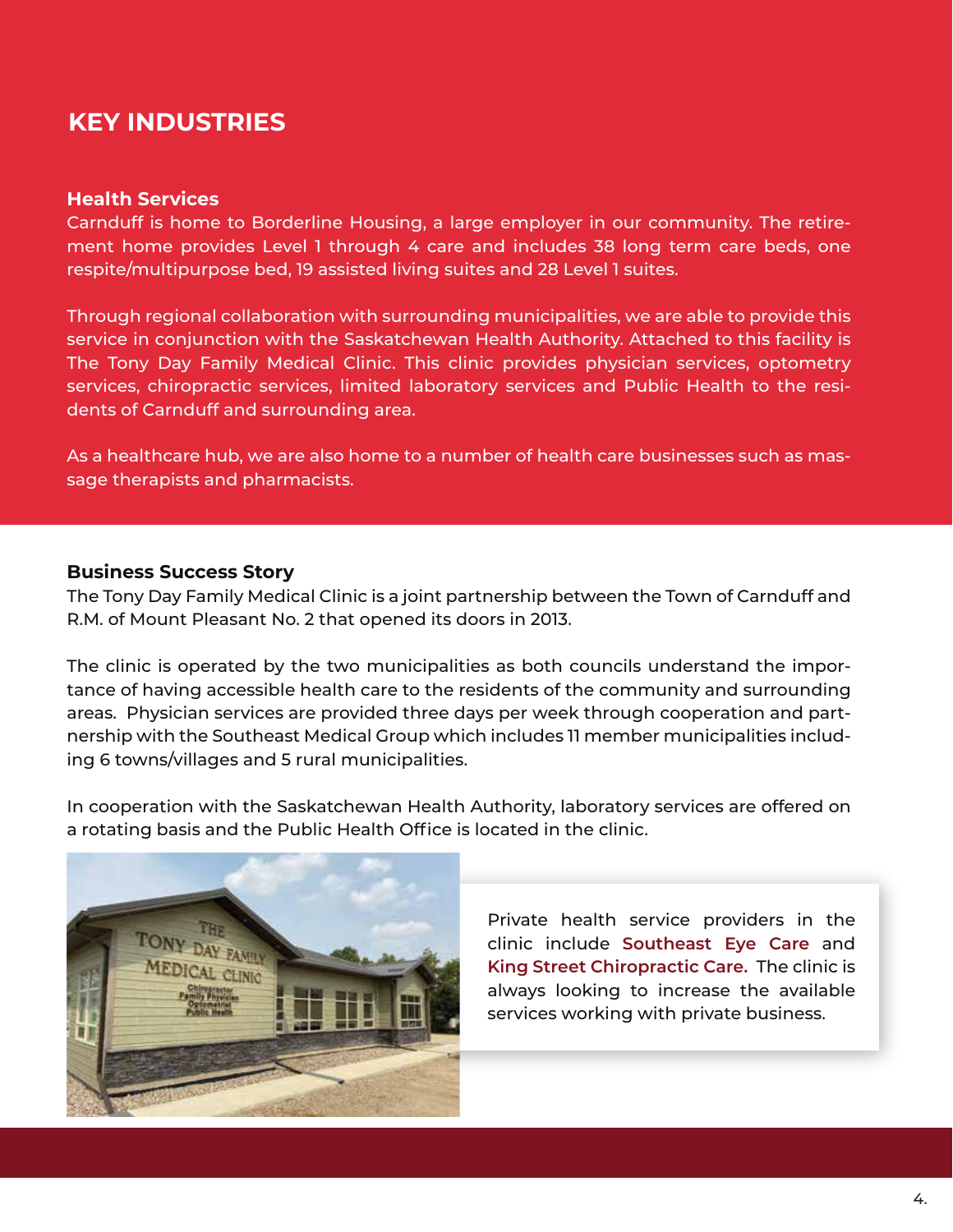### **KEY INDUSTRIES**

### **Construction**

The construction industry plays a key role in our local economy. Carnduff is home to a number of small business construction companies varying from home and commercial builders to electrical and plumbing trades and other construction supplier and supports.

Many of our businesses serve not only our local community, but provide services to many communities in the southeast and into southwest Manitoba.

#### **BUSINESS TESTIMONIAL**

*"My wife and I started our construction business 15 years ago in Carnduff. When we started out, I don't think we realized how important having a community that supports local business and helps the people with the town was. We have been fortunate to have customers that gave us an opportunity to work with them on their projects. Initially, we didn't have the experience of building larger buildings or even start to finish housing. But, we had people that were willing to work with us and allow us to learn and grow with them. Because of the trust and help of the people of Carnduff, we have been able to grow and gain much knowledge and ability, which now helps us in tackling new opportunities and providing support to help our customers with their projects.*

*Another aspect of Carnduff that makes it a great place to live, is the people's overall willingness to work toward the betterment of the town. There are many awesome volunteers that do countless hours of behind the scenes work to keep organizations, facilities, and activities functioning and happening in Carnduff. There are hundreds of great people that give their time to benefit each other. One specific instance was when we had hired foreign workers from Ukraine. There were several kind ladies that volunteered their time in the evenings to teach our guy's English. Very selfless and helpful!*

*Over the years, we have been fortunate to have a future thinking town council. They have made many decisions to make a community that is open to expansion, and enable development of business, jobs and families. There has always been a momentum towards making the*  future better, even if it means some initial sacrifice. Going forward instead of in reverse has *been a positive mindset that has benefited our community.*

*These are some of the reasons why I love Carnduff. I think if I summed it all up, the main reason is the people and the way they care about each other!*

*On a side note, I think Carnduff is the waving capital of Canada! Everyone waves to everyone! Why not!"*

Lee Evans, True Integrity Developers Inc.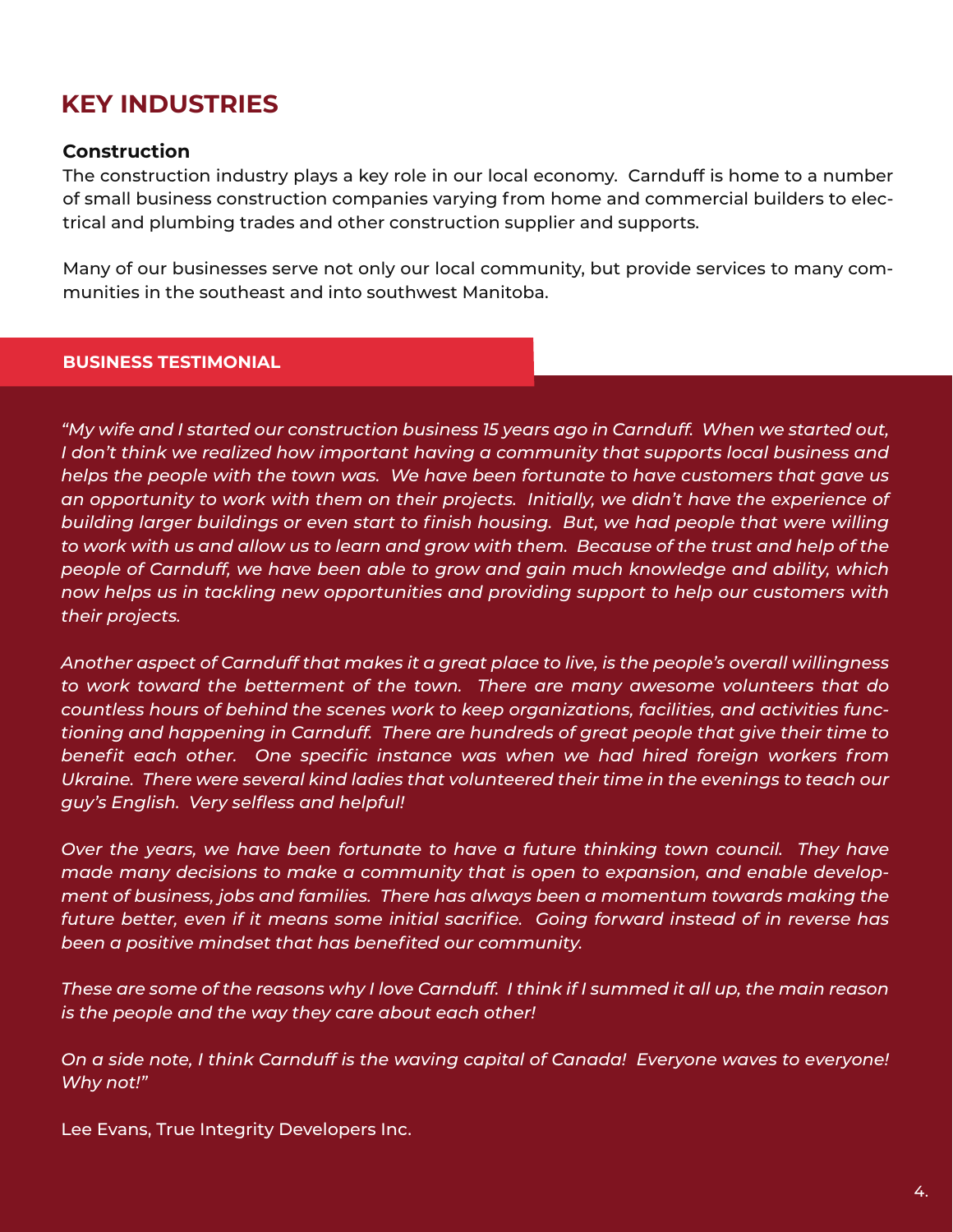### **BUSINESS ENVIRONMENT**

The Town of Carnduff welcomes new business to our community. Council is very open to meet with and work with perspective businesses looking for a place to do business. We do not have a formal commercial incentive program, but are eager to meet and discuss opportunities with interested businesses and entrepreneurs to fill gaps in our community and meet the needs of our residents.

The Town also works with Community Futures Sunrise as a liaison to assist businesses to find the support they are looking for.

For more information on business licensing, visit: www.bizpal.sk.ca

### **The Carnduff Advantage**

Doing business in Carnduff has its advantages:

- Close proximity to the Manitoba and United States Border
- Close proximity (80 km) to a 24-Hour Port of Entry
- Central time zone
- Large industrial lots available for sale
- No business license requirement
- Access to communication systems including high speed internet
- Available commercial and industrial property for purchase including 3 to 6 acre parcels
- Pathfinding for business supports

### **The Saskatchewan Advantage**

In additional, the province of Saskatchewan offers businesses:

• Saskatchewan corporate income tax rate on manufacturing and processing profits as low as 10%

• Manufacturers and processors that establish facilities in Saskatchewan are eligible for a 6% refundable investment tax credit on capital purchases, and direct agents used in the manufacturing process are exempt from the provincial sales tax

• Small business income tax rate for Canadian-controlled private corporations is 2% and applies to the first \$600,00 of business income. Saskatchewan's small business corporate income tax rate dropped from two per cent to zero effective October 1, 2020. Beginning July 1, 2022, the small business tax rate will move to one per cent. And on July 1, 2023, the small business tax rate will return to two per cent.

• Provincial sales tax of 6%, the lowest of Canadian provinces with a provincial sales tax • Saskatchewan does not charge a payroll tax for employers, and there are no health premiums levied

• Saskatchewan has a refundable 10 per cent tax credit for scientific research and development expenditures.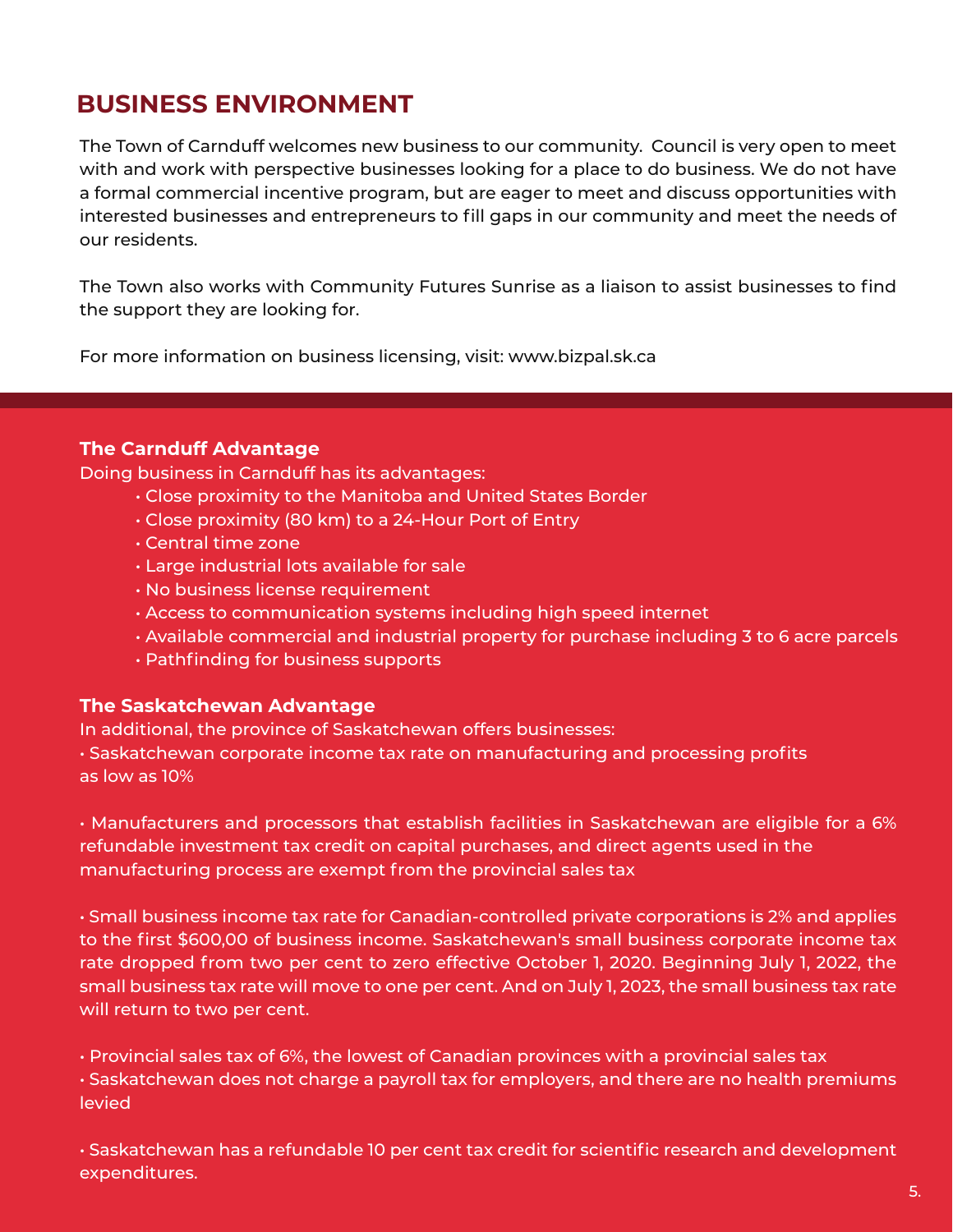### **MUNICIPAL LEADERSHIP**

The Town of Carnduff Council is comprised of a mayor and 6 councillors. Our council believes in working together with our neighbours for the common good. The Town of Carnduff and R.M. of Mount Pleasant No. 2 have a strong working relationship which is evident in the many successful programs and projects which have been collaborated on.

Operationally, the Town and R.M. work together for the purpose of providing recreation within the community, the volunteer fire department and most recently, The Tony Day Family Medical Clinic.

In 2004, the Town opened its doors to the new K-12 school. Through the building process, the Town and R.M. worked together to provide funding to increase the size of the gymnasium and ensure the successful restructuring of the public and school library into one.

The Town of Carnduff is also a member of the Southeast Medical Group which is a group of 6 towns/villages and 5 rural municipalities who work together to provide physician services to our communities and address other healthcare challenges such as nursing shortages and ambulance coverage.



#### **Contact Information**

Website: www.carnduff.ca Phone: 306-482-3503 Email: info@carnduff.ca Street Address: 1312 Railway Avenue

#### **Investment and Business Assistance**

Contact Name: Tara Beck Company: Town of Carnduff Title: Community Development Officer Email: tbeck@carnduff.ca Phone Number: 306-482-3503 Street Address: 1312 Railway Avenue

#### **Rural Municipality of Mount Pleasant No. 2**

For more information, contact the R.M. of Mount Pleasant No. 2: Phone: 306-482-3313 Email: rm.2@sasktel.net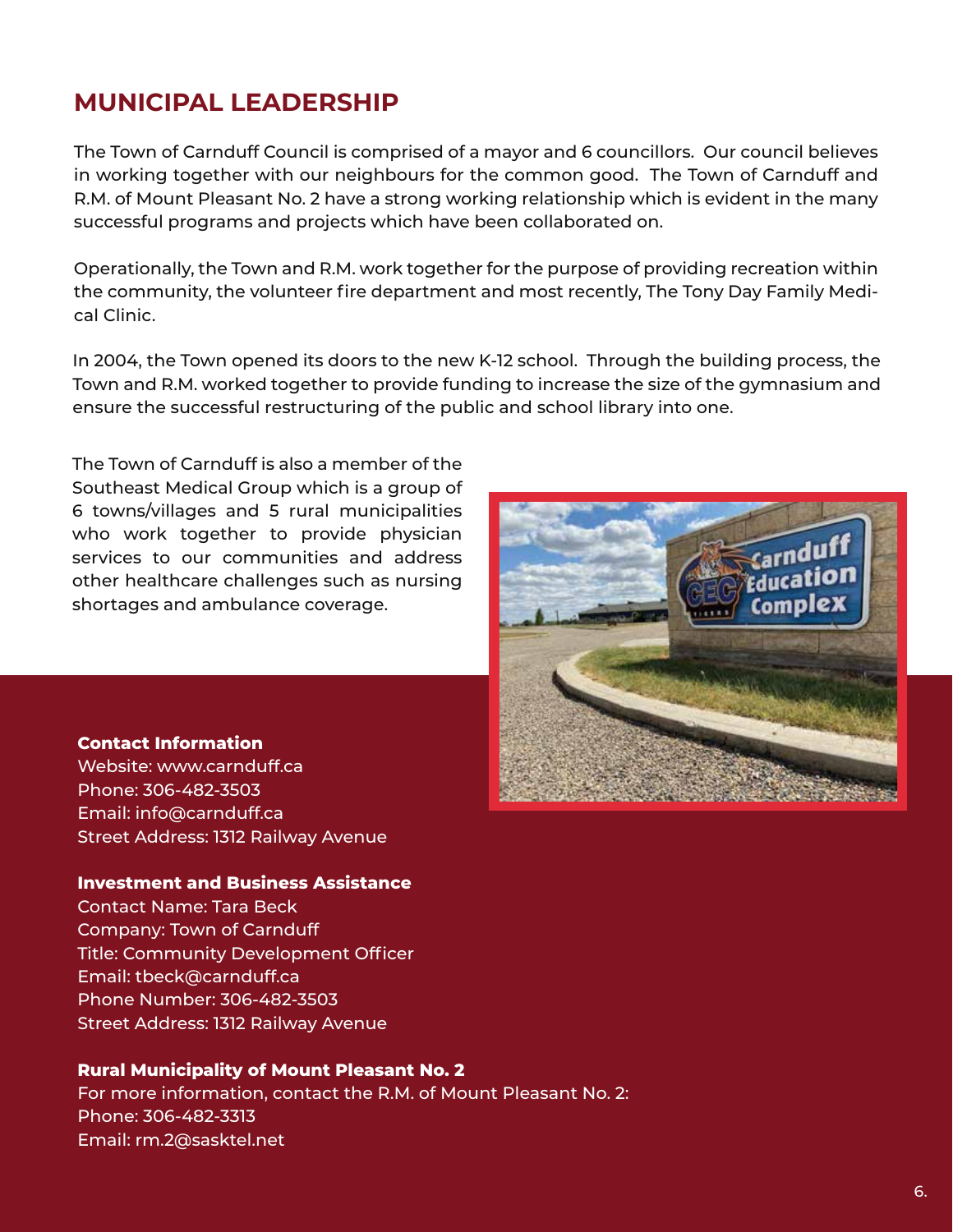### **THE REGION**

Carnduff is located in the southeast corner of Saskatchewan. We are a short 25-minute drive from Moose Creek Regional Park, 60 minutes from Moose Mountain Provincial Park and even closer to the Manitoba and United States borders. We are surrounded by beautiful landscape of agricultural fields and trees. A beautiful view the of the sun rising in the morning from the east and setting in the evening in the west.



Household Income & Spending Median Household Income Town of Carnduff: \$87,723 R.M. of Mount Pleasant No. 2: \$91,904 The majority of residents are above the 2015 national median income of \$70,336 and the provincial median income of \$75,412.

#### **Housing**

In 2016, according to Statistics Canada date, Carnduff had 465 residential dwellings. Housing in Carnduff comprises of everything from low-income and assisted living housing, rental apartments and homes, condo living and single detached homes.

Median Value of Dwellings Town of Carnduff: \$224,938 R.M. of Mount Pleasant: \$300,814 \* as compared to the Province of Saskatchewan \$299,606

Our community is an affordable place to live. 80% of residents spend less than 30% on housing, compared to 76% nationally.

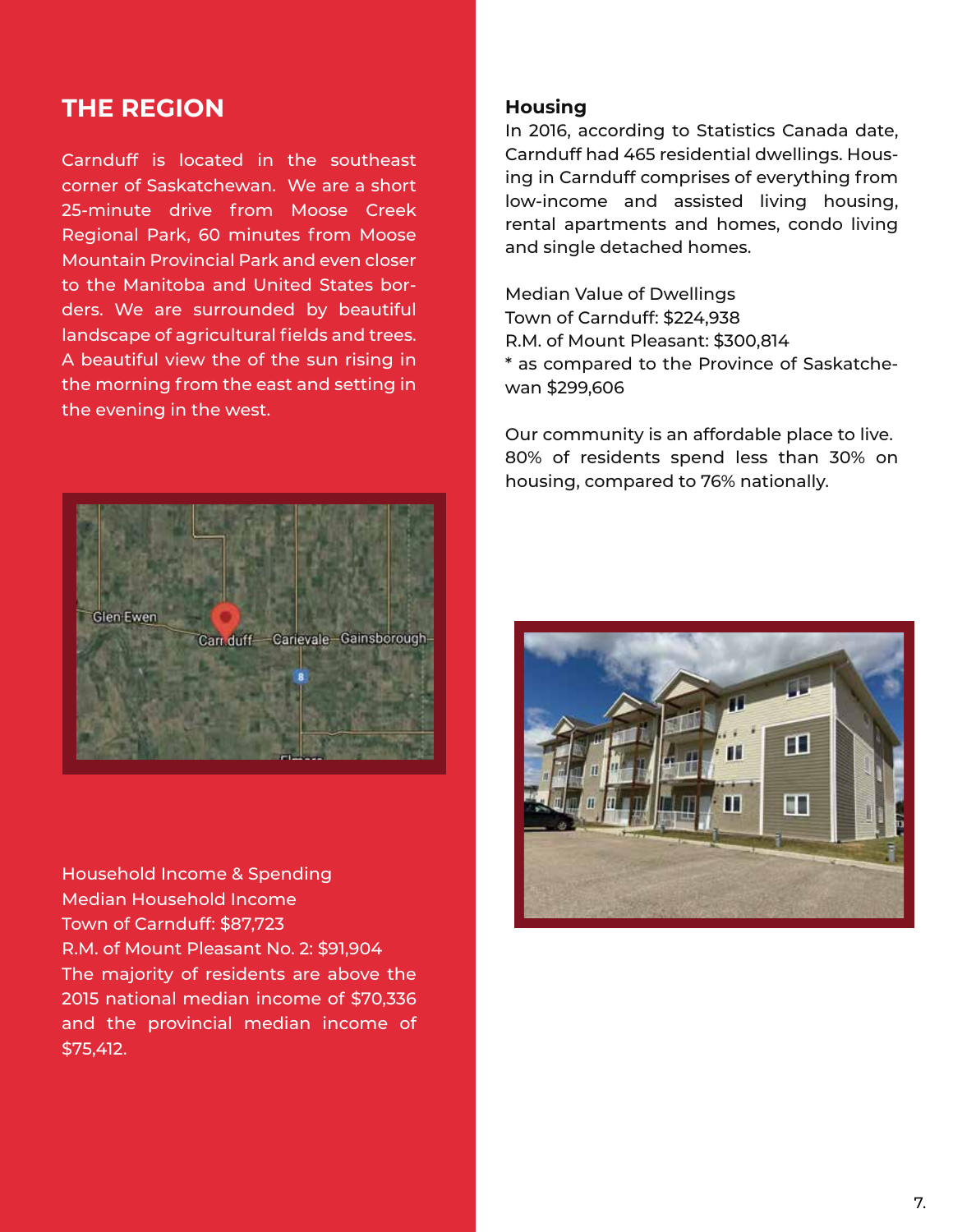### **EDUCATION & WORKFORCE DEVELOPMENT**

Carnduff is home to a K-12 school which also offers a Pre-K program for 3 and 4-year-olds.

### **Post-Secondary Education & Training**

Closest Post-Secondary Institutions:

- Southeast College (Estevan Campus 92 km) -- www.southeastcollege.org
- Brandon University (203 km) -- www.brandonu.ca
- Assiniboine Community College (203 km) -- www.assiniboine.ca
- University of Regina (282 km) -- www.uregina.ca
- Saskpolytec (Regina Campus 282 km, Moose Jaw Campus 328 km) -- www.saskpolytech.ca

From time to time, post-secondary institutions will work with the community or companies in the area to offer classes locally.

### **Highest level of Education**

38% of residents have completed their secondary education compared to the provincial average of 30%. More than 50% of residents have completed post-secondary education.

### **Major Field of Education**

Of those completing post-secondary education, the major field of study is:

- Architecture, engineering and related technologies: 33%
- Business, management and public administration: 25%
- Health and related fields: 13%
- Education: 8%
- Personal, protective and transportation services: 6%
- Agriculture, natural resources and conservation: 5%
- All Other: 10%

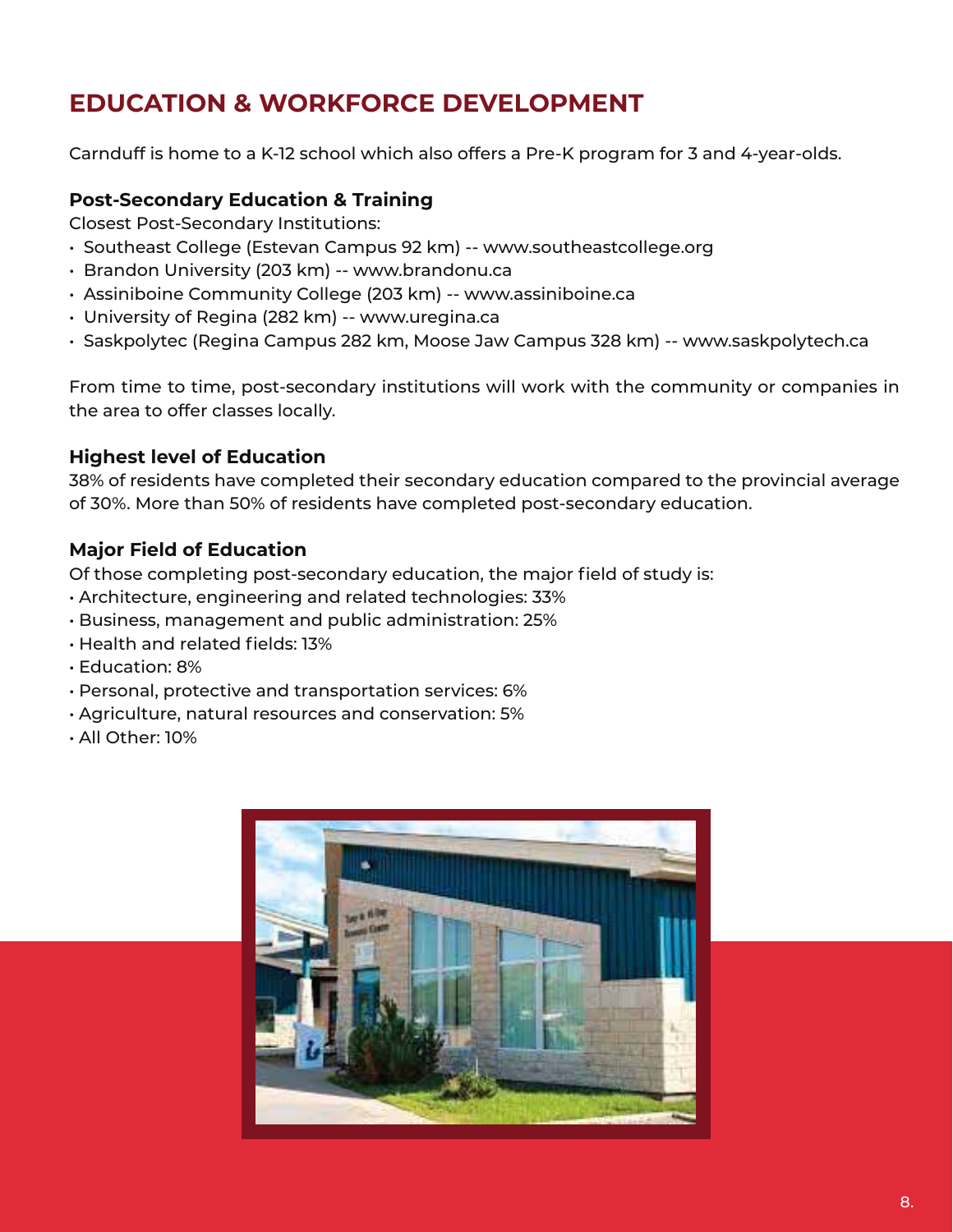### **UTILITY PROVIDERS**

**Power SaskPower** 1.888.757.6937 www.saskpower.com

**Natural Gas SaskEnergy** 1.800.567.8899 www.saskenergy.com

**Telephone/Cable TV/Internet** Sasktel Commercial -- 1.844.727.5835 Residential -- 1.800.727.5835 www.sasktel.com

**Access Communications** Commercial -- 1.866.271.8981 Residential -- 1.866.363.2225 www.myaccess.ca

**Water** Town of Carnduff 306.482.3300 www.carnduff.ca

**Recycling Services** GFL Environmental 306.634.7209 www.gflenv.com Residential Curbside Recycling Provided **Loraas Disposal** 306.242.2300 www.loraas.ca

**Sarcan Recycling Depot** Redvers (58 km) -- 306.452.3850 Estevan (92 km) -- 306.634.7200

**Waste Disposal**  GFL Environmental 306.634-7209 www.gflenv.com

Loraas Disposal 306-242.2300 www.loraas.ca

### **Carnduff Transfer Station**

Our transferstation facility is pay as you go and is located just south of town.

There is no charge for natural products such as leaves, grass and branches.

It is open year-round on Tuesdays, Thursdays and Saturdays with varying hours depending on the season.

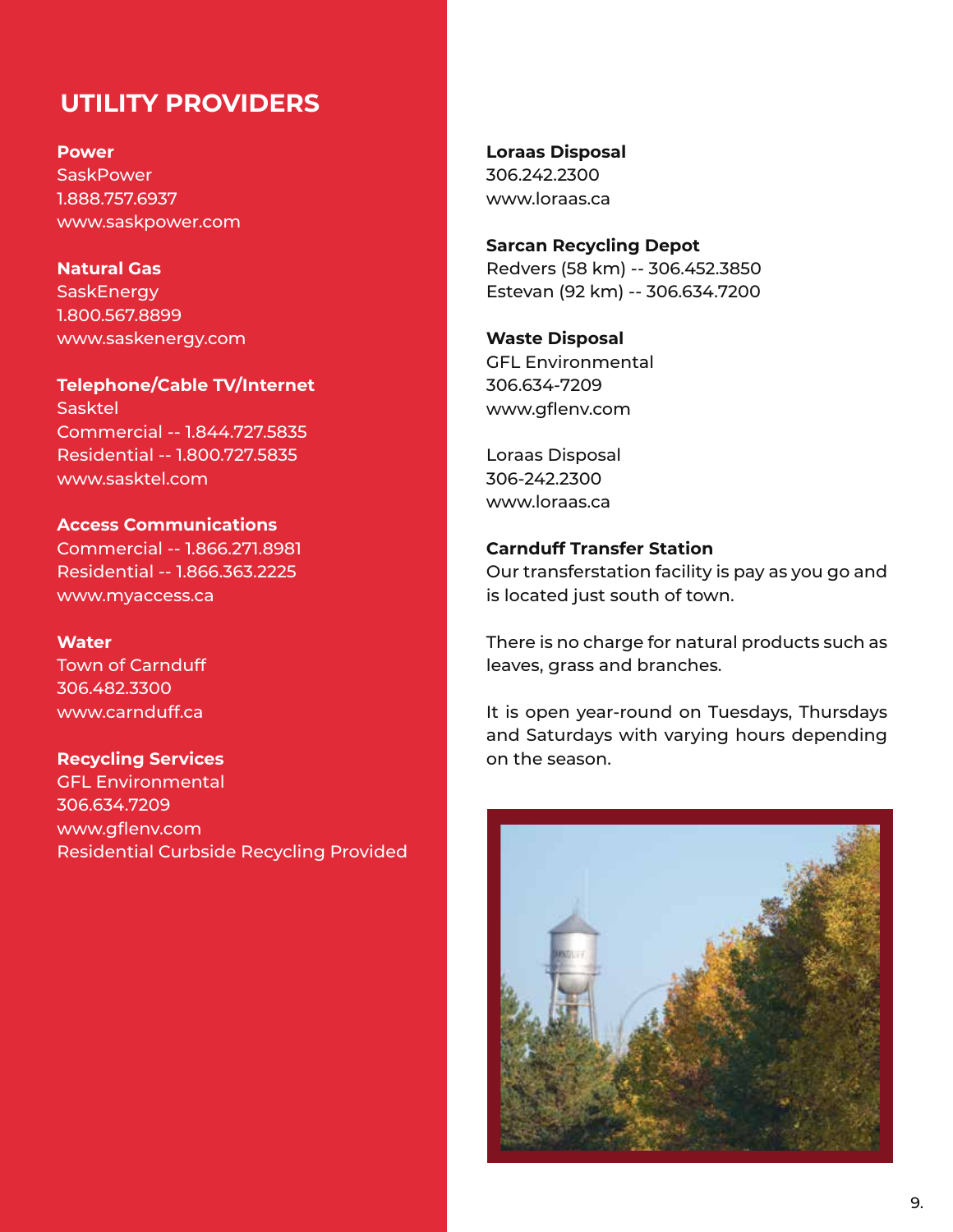### **UTILITY PROVIDERS**

### **Transportation Roads**

Carnduff is located at the junction of Highway 18 and 318. Highway 18 is a primary weight highway with 318 being a secondary weight highway.

### **Rails**

CP Rail operates a rail line through the community of Carnduff. This rail line connects to two of CP Rail main arteries that run through Canada and the United States.

### **Air**

INTERNATIONAL AIRPORTS Brandon Municipal Airport -- 203 kms (Brandon, MB) Minot International Airport -- 143 kms (Minot, ND, USA) Regina International Airport -- 282 kms (Regina, SK) Winnipeg Richardson International Airport -- 409 kms (Winnipeg, MB)

REGIONAL AIRPORTS Estevan Regional Airport – 94 kms (Estevan, SK) Main Runway 5000' long x 100' wide paved (2015 upgrades) Critical Aircraft Boeing 737 Pavement Load Factor of 10

Secondary Runway 3000' long x 75' wide paved (2015 upgrades) Critical Aircraft Dash 8 Pavement Load Factor of 9

Carlyle Airport – 84 kms (Carlyle, SK) 3655' long x 75' wide paved

Oxbow Airport -- 27 kms (Oxbow, SK) 3200' long x 60' wide turf/clay

### **Regional Transportation Hubs Global Transportation Hub**

The Global Transportation Hub (GTH) is located at Regina, Saskatchewan. Located centrally between Canada's largest seas parts, it is ideal for quick and efficient turnaround and transportation to markets across the world. The integrated rail intermodal combined with highway infrastructure allows you to reach customers throughout your supply chain. For more information, please visit www.thegth.com.

#### **CentrePort Canada**

Located in Winnipeg, Manitoba CentrePort Canada is North America's largest trimodal inland port and Foreign Trade Zone. CentrePort Canada has access to three continental railways, is an international trucking hub and has access to world wide air cargo operations allowing companies access to markets across the world.

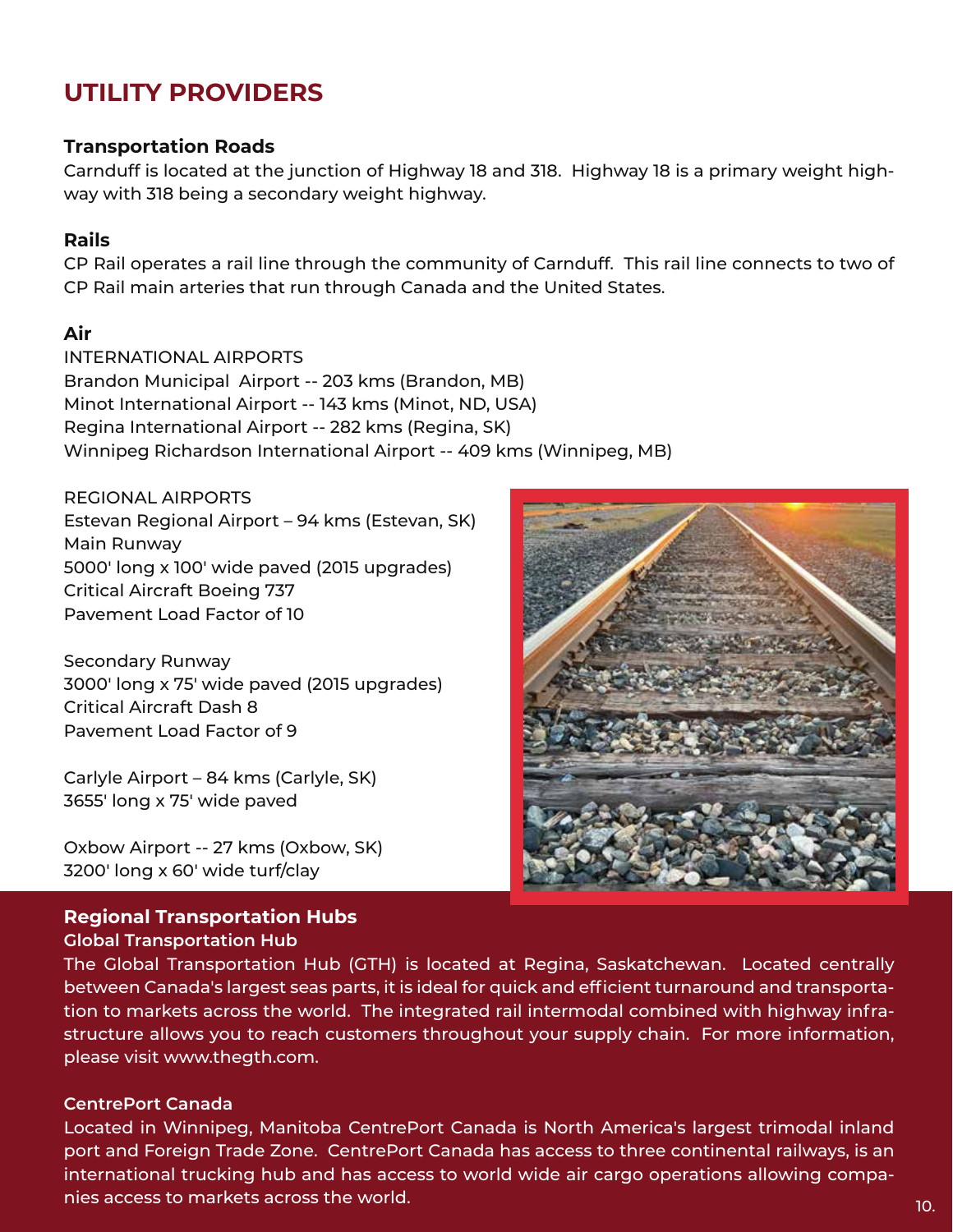### **LIFE IN CARNDUFF**

### **Health Care**

The Town of Carnduff is proud of our Tony Day Family Medical Clinic (TDFMC). The TDFMC is a joint partnership between the Town of Carnduff and R.M. of Mount Pleasant No. 2. This facility offers physician services 3 days per week along with a nurse practitioner every other week. Southeast Eye Care offers optometry care two days per week.

The Saskatchewan Health Authority Public Health nurse's office is located in this facility along with appointments for mental health patients. We are pleased the facility also offers a lab clinic every second week.

Carnduff is also home to two registered massage therapists who are based out of Zaanti Relaxation Spa.

### **Education**

In the fall of 2004, Carnduff Education Complex (CEC) opened the doors to a new K-12 school. This facility replaced the former Carnduff High School and Carnduff Elementary School. CEC also offers a Pre-K program for 3 and 4-year-olds.

For individuals interested in pursing their education, a number of post-secondary courses are offered through the Southeast College in Estevan, which is 90 kms from Carnduff.

### **Childcare Services**

Carnduff Community Daycare offers licensed childcare to residents of the community and surrounding area. Located in the Dean Fraser Community Centre, the daycare is open Monday through Friday from 6 am to 6 pm. The facility is licensed to accommodate 6 infants, 12 toddlers, 14 preschool, 2 school aged children and/or 6 preschool flexible spaces.

### **Housing**

The Carnduff Housing Authority offers affordable and low-income housing options for individuals, families and seniors with a variety of units. Carnduff is also home to two apartment complexes which provide one-bedroom, two-bedroom and three-bedroom options. We also have a number of condo units in the community including a standard condo and a life-lease option. This is all in addition to a variety of residential homes and units.

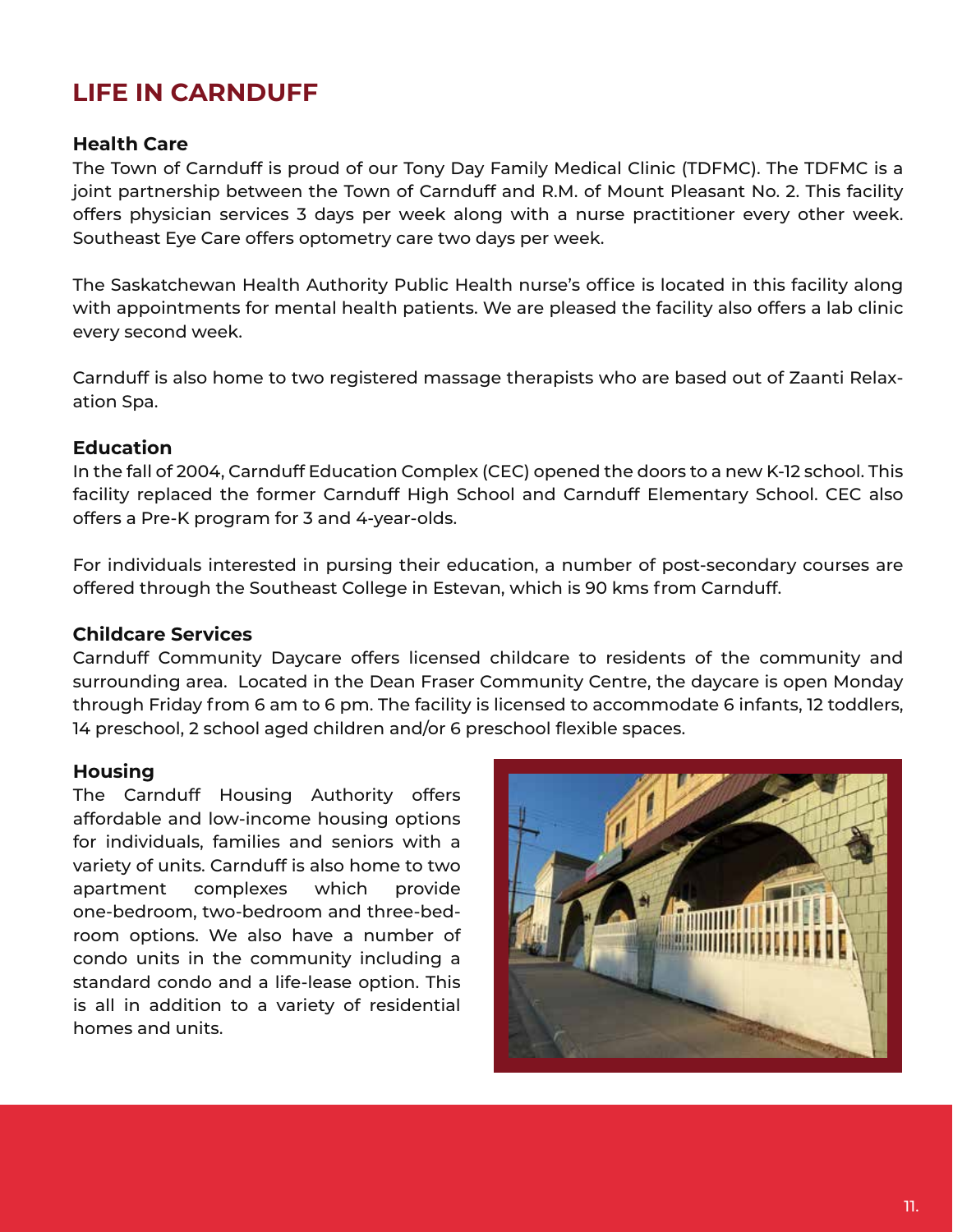### **LIFE IN CARNDUFF**

### **Library**

Carnduff is home to the first fully integrated public library located in the Carnduff Education Complex. The Carnduff Public Library, also known as the Tony & Vi Day Resource Centre, offers a number of programs throughout the year for all ages. Notably the Summer Reading Program which runs through July and August, and weekly story hour on Thursday mornings.

#### **Police Services**

Royal Canadian Mounted Police Carnduff is home to an RCMP detachment, located at 205 1st Street East. Criminal record checks are also available at this location.

#### **Ambulance**

Ambulance service is provided to the community and area by the Saskatchewan Health.

#### **Volunteer Fire Department**

The Carnduff & R.M. No. 2 Volunteer Fire Department is a very active department with 24 members. The department has 4 fire fighting units and are awaiting the 5th! They moved into their new home, a large 4 bay hall complete with a compressor room, training room, bathrooms with showers, laundry area and storage space, just over 6 years ago.





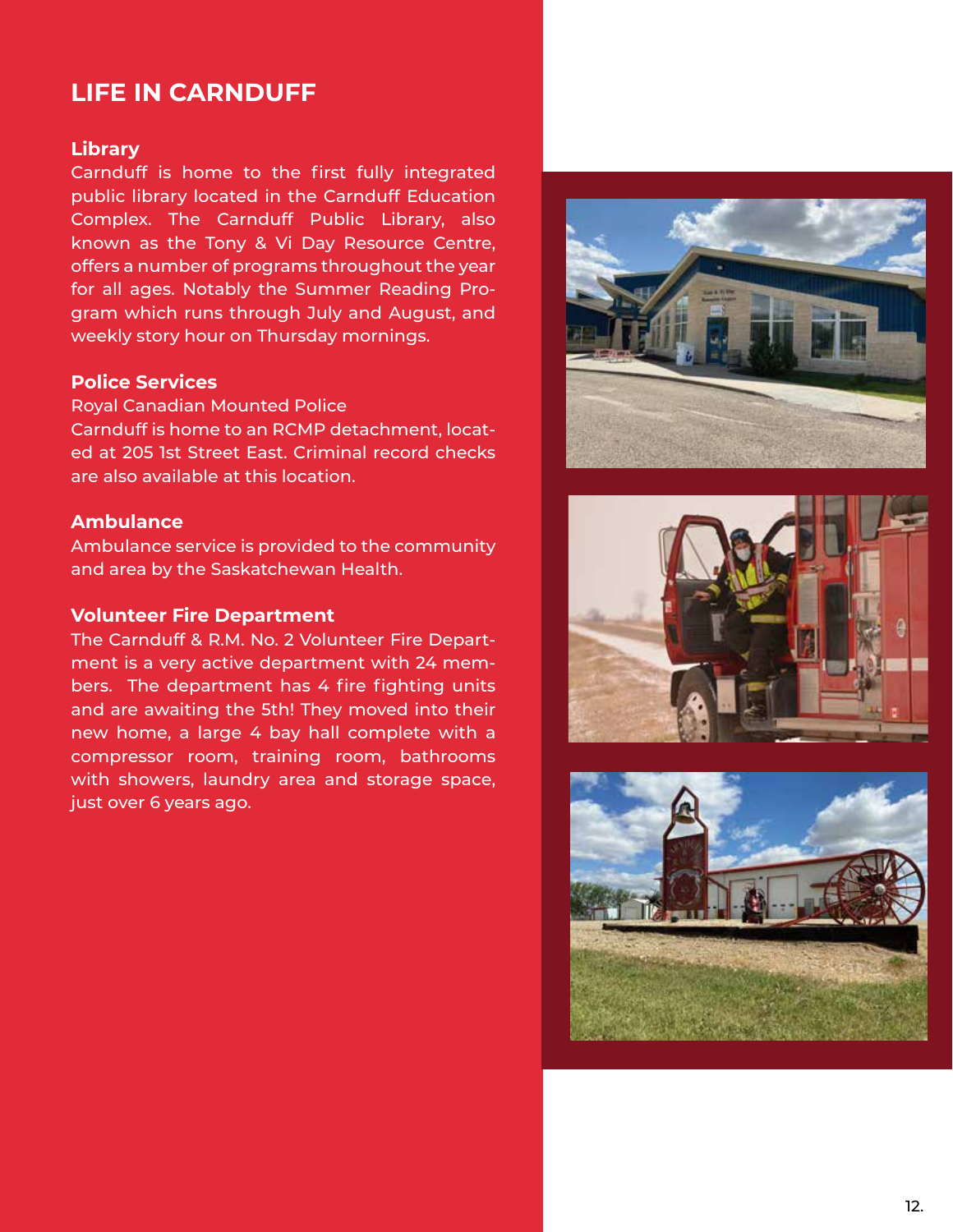### **RECREATION**

Carnduff is home to many recreation opportunities for families. A brief listing of the many recreational opportunities include: hockey, baseball, lacrosse, curling, archery, gymnastics, pickle ball, swimming, golf and rodeo.

#### **Hockey Arena**

The Fast Centennial Arena received a large makeover from 2016 to 2018. This included a new ice surface with new underground refridgeration piping and concrete floor, new boards and outside bleachers. The arena is home to minor hockey teams in all age groups, the Carnduff Red Devils Senior Hockey team and the Carnduff Skating Club. Any night of the week you can see hustle and bustle at the arena.

In 2015, Carnduff had the pleasure of hosting HockeyDay in Saskatchewan where funds were raised to assist in purchasing a new ice resurfacer. This was a great weekend that received tremendous community support.

#### **Curling Club**

The Carnduff Curling Club is home to 4 sheets of artificial ice. The club offers weekly mixed curling nights and afternoon seniors curling. CEC also offers youth after school curling when enough interest exists.



#### **Swimming Pool**

The Carnduff Swimming Pool consists of a large outdoor heated swimming pool with a diving board and slide. Adjacent to the pool is a toddler pool with a number of water toys! Red Cross swimming lessons are offered throughout the summer months. In addition to hours of public swimming, the pool offers an aqua size class and lap swim times.

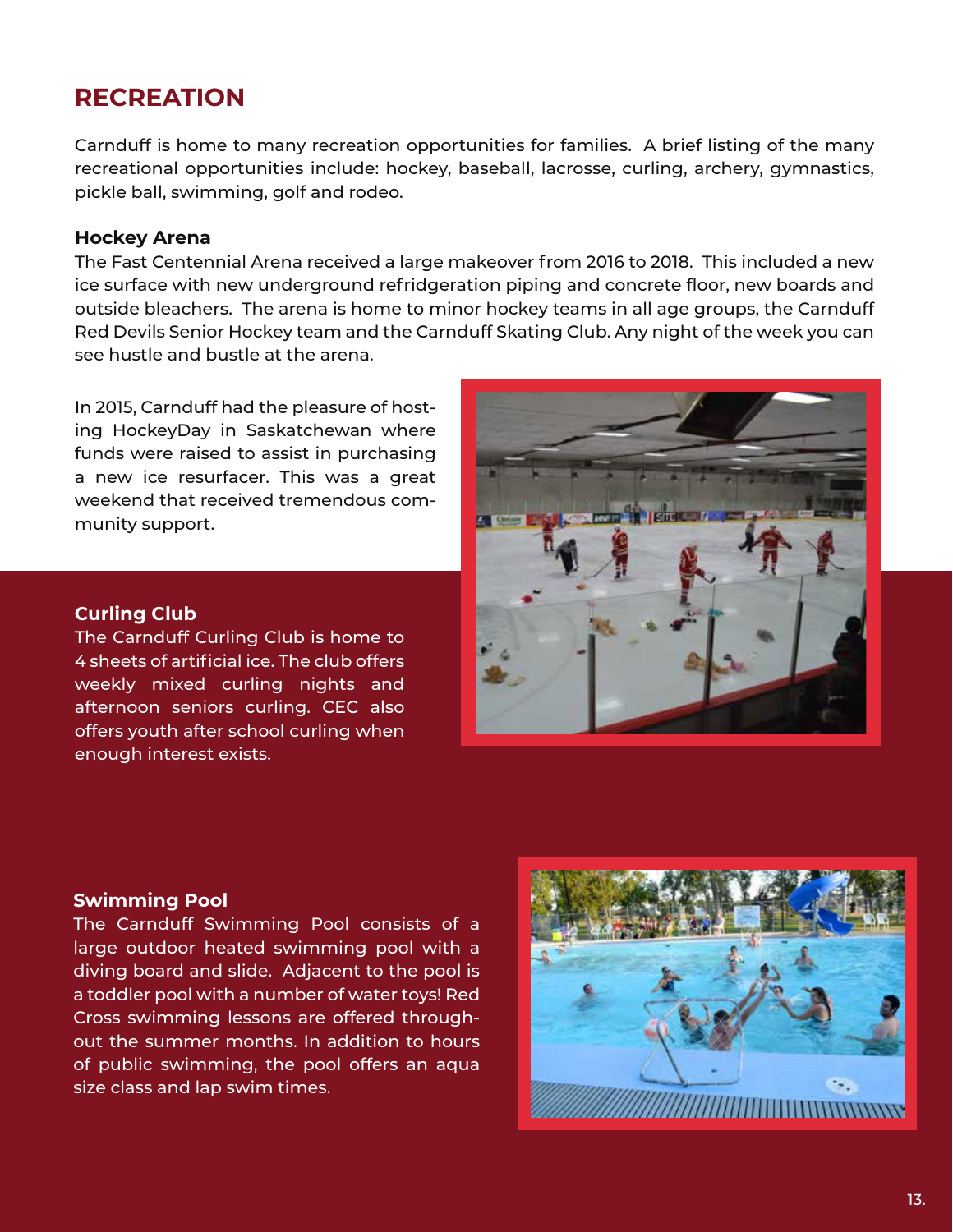### **RECREATION**

#### **Ball Diamonds**

The Carnduff Ball Park is known as being a premier facility in the province. Many Provincial Softball and Baseball Championships have been hosted at our diamonds in addition to two Western Canadian Softball Championships. The ball park has 5 shale infield diamonds, canteen complete with washrooms and showers and a large covered picnic area. Right beside the diamonds, Stevie's Campground offers full-service camping.

Carnduff is home to minor softball and baseball teams in all age groups including a great Rally Cap program for the little ones looking to start playing ball. We are also home to the Carnduff Astros Men's Baseball team, the Southeast Steelers ladies competitive softball team and the Carnduff Cosmos ladies recreational team.

### **Carnduff Golf Club**

The Carnduff Golf Club is situated on the north side of Carnduff along the beautiful Antler Creek. The course offers a 9-hole grass green course great for golfers of any ability. Cart rentals are available on the course as well. When you are done your round, you can stop by the club house and enjoy a cold beverage or hot meal while you look out over the course.







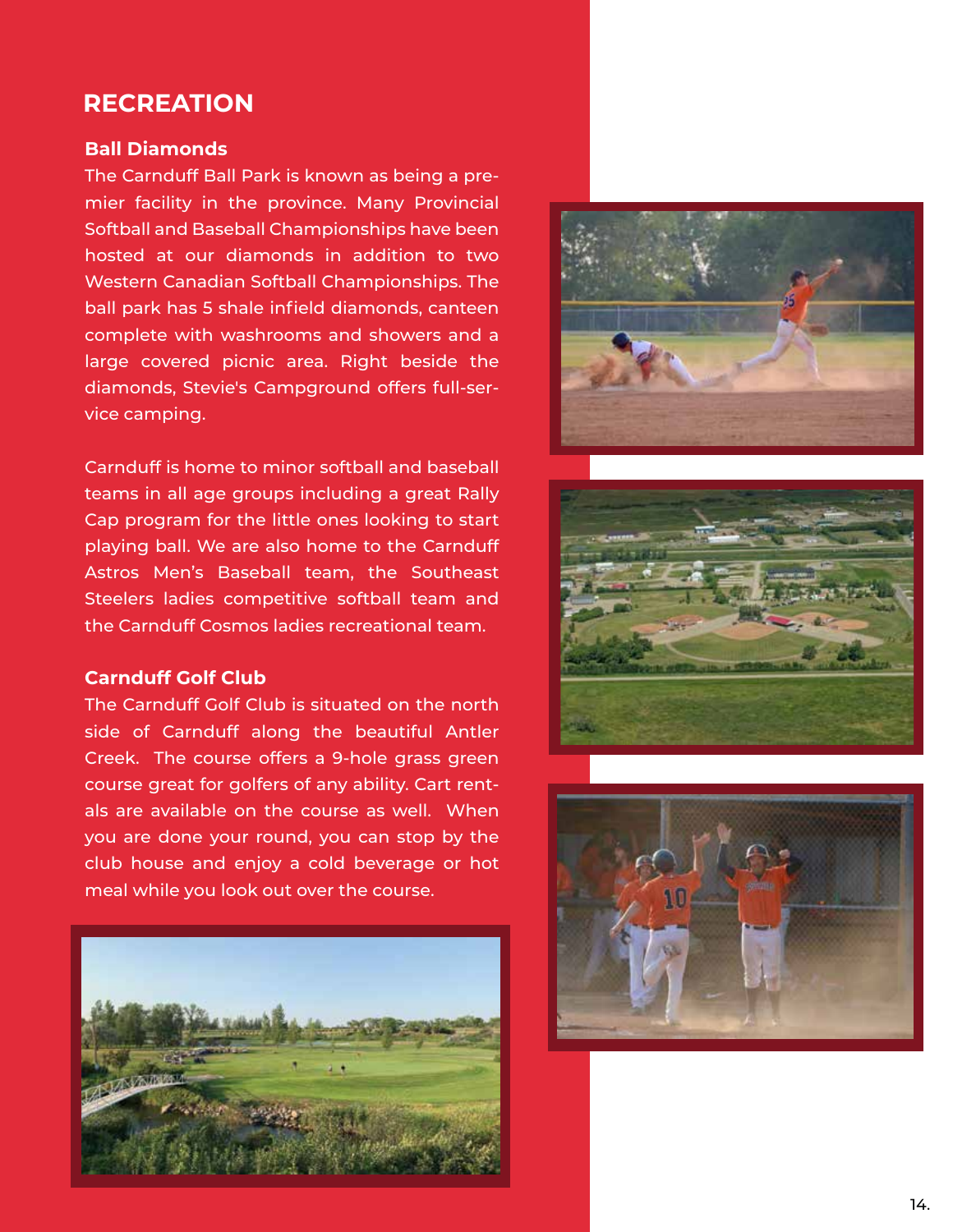### **RECREATION**

### **Moose Mountain Provincial Park**

Moose Mountain Provincial Park is located a short one-hour drive from Carnduff and offers a number of activities including boating and fishing on Kenosee Lake. Kayaking and non-motorized lake activities are available at Little Kenosee, along with numerous trails for hiking, cross-country skiing, ATV'ing and snowmobiling. In the summer there is also mini golf and water slides to keep you busy if the beach isn't your thing!

### **Moose Mountain Regional Park**

A quick 25-minute drive to the west will find you at Moose Creek Regional Park located just north of Oxbow. It is on the east side of Grant Divine Dam. The Grant Divine Dam Lake is 1 km wide by 18 km long boasting ample space for boating and fishing in the summer and ice fishing in the winter. At the regional park, you will find a number of seasonal campsites as well as short-term stay sites. The Park also offers a beautiful 9-hole grass green golf course with spectacular views of the dam and nature. New in 2021 was the addition of an outdoor multi-use court for activities such as pickle ball, basketball and road hockey.

### **Campgrounds**

Carnduff boasts two campgrounds within the community. The Carnduff Lions Campground is located behind Motel 18, just off of Highway 318. It is operated on a first come, first serve basis with power, water hook-ups and a sewer dump station. Stevie's Campground is operated by the Carnduff Ball Park and is located at the north end of the ball diamonds. This space has a number of fully serviced sites, power-only sites and can accommodate numerous no-service spaces. Booking for this campground also operates on a first come, first serve basis.